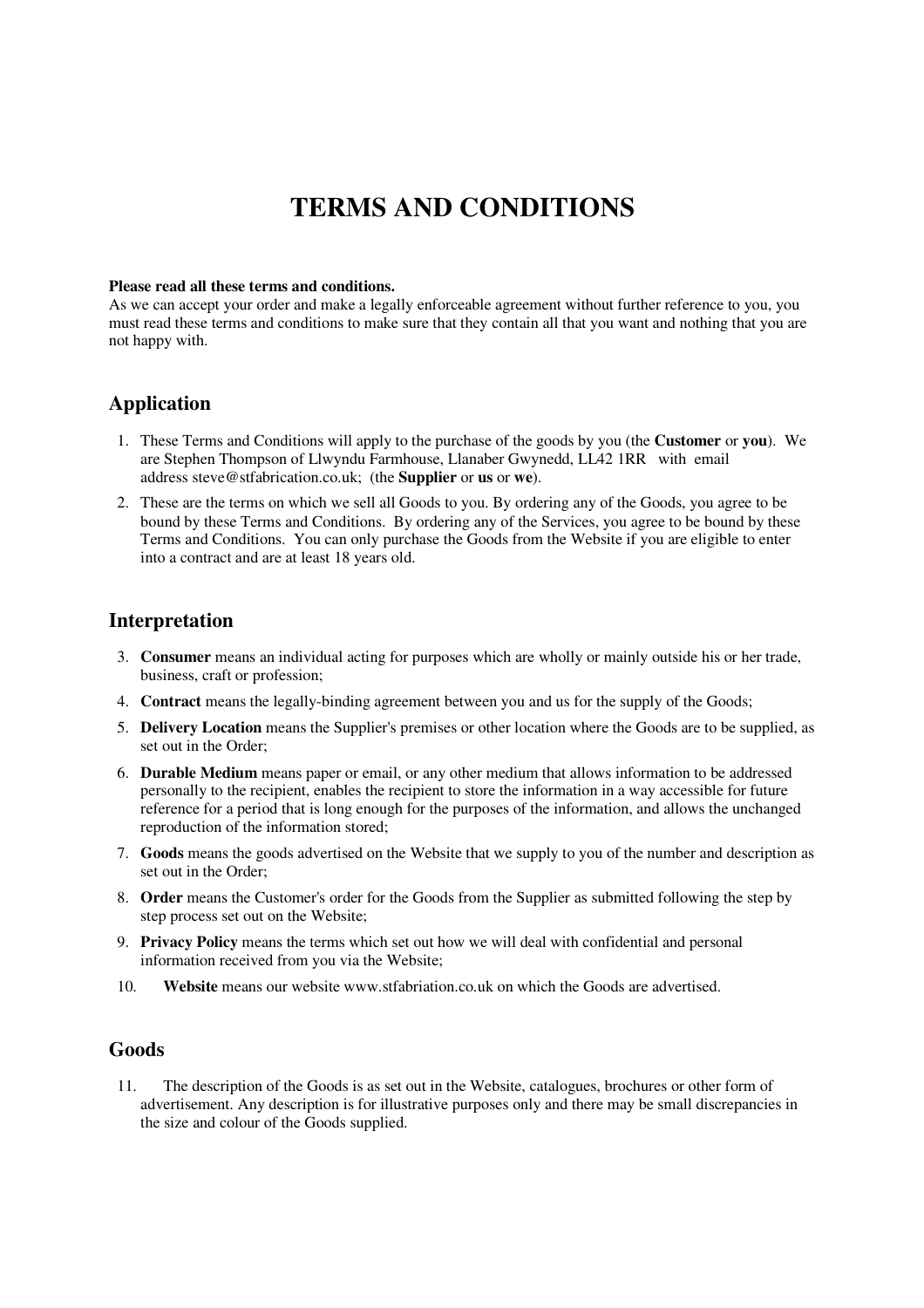- 12. In the case of any Goods made to your special requirements, it is your responsibility to ensure that any information or specification you provide is accurate.
- 13. All Goods which appear on the Website are subject to availability.
- 14. We can make changes to the Goods which are necessary to comply with any applicable law or safety requirement. We will notify you of these changes.

### **Personal information**

- 15. We retain and use all information strictly under the Privacy Policy.
- 16. We may contact you by using e-mail or other electronic communication methods and by pre-paid post and you expressly agree to this.

# **Basis of Sale**

- 17. The description of the Goods in our website does not constitute a contractual offer to sell the Goods. When an Order has been submitted on the Website, we can reject it for any reason, although we will try to tell you the reason without delay.
- 18. The Order process is set out on the Website. Each step allows you to check and amend any errors before submitting the Order. It is your responsibility to check that you have used the ordering process correctly.
- 19. A Contract will be formed for the sale of Goods ordered only when you receive an email from us confirming the Order (**Order Confirmation**). You must ensure that the Order Confirmation is complete and accurate and inform us immediately of any errors. We are not responsible for any inaccuracies in the Order placed by you. By placing an Order you agree to us giving you confirmation of the Contract by means of an email with all information in it (ie the Order Confirmation). You will receive the Order Confirmation within a reasonable time after making the Contract, but in any event not later than the delivery of any Goods supplied under the Contract.
- 20. Any quotation is valid for a maximum period of 30 days from its date, unless we expressly withdraw it at an earlier time.
- 21. No variation of the Contract, whether about description of the Goods, Fees or otherwise, can be made after it has been entered into unless the variation is agreed by the Customer and the Supplier in writing.
- 22. We intend that these Terms and Conditions apply only to a Contract entered into by you as a Consumer. If this is not the case, you must tell us, so that we can provide you with a different contract with terms which are more appropriate for you and which might, in some respects, be better for you, eg by giving you rights as a business.

# **Price and Payment**

- 23. The price of the Goods and any additional delivery or other charges is that set out on the Website at the date of the Order or such other price as we may agree in writing.
- 24. Prices and charges include VAT at the rate applicable at the time of the Order.
- 25. You must pay by submitting your credit or debit card details with your Order and we can take payment immediately or otherwise before delivery of the Goods.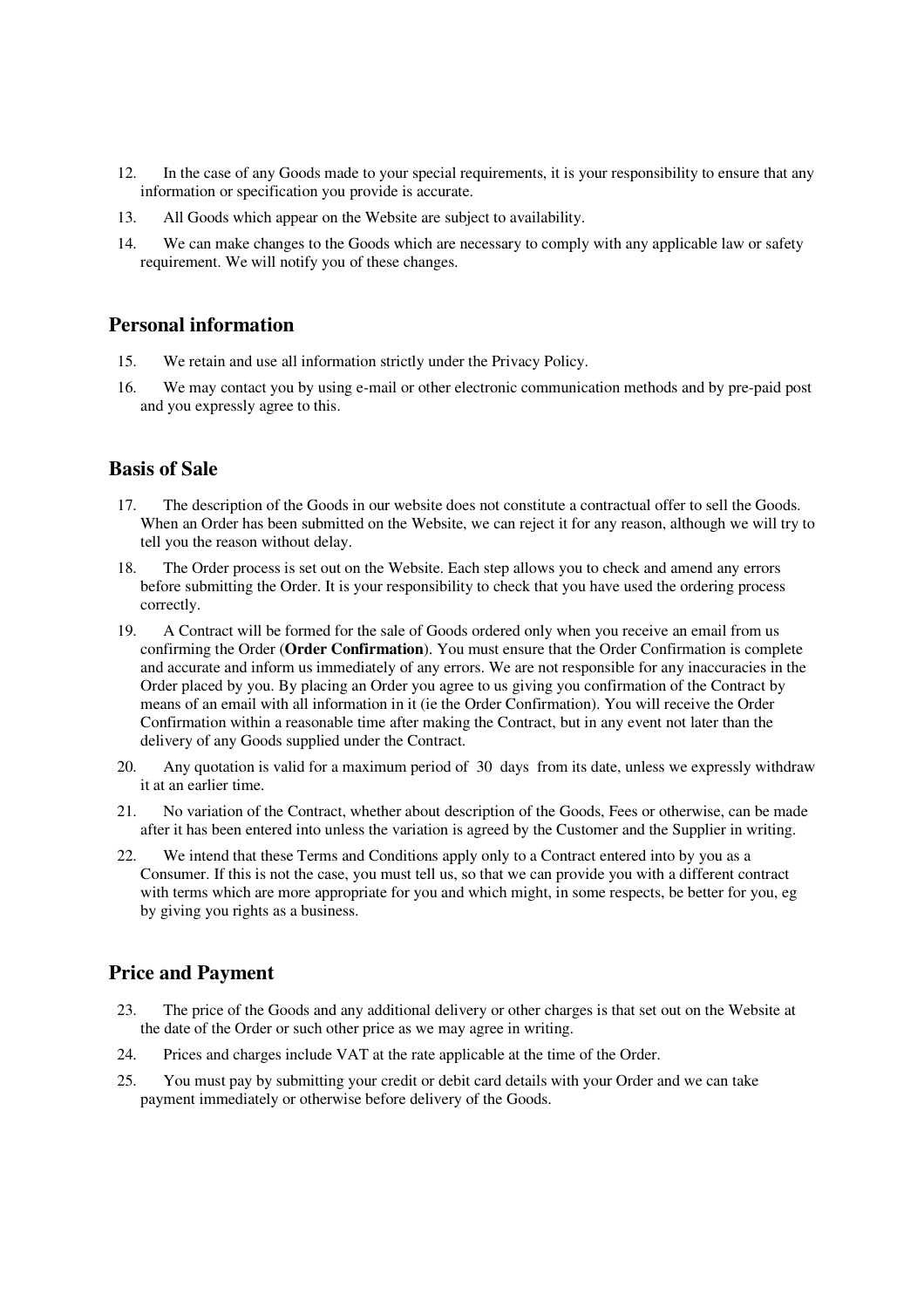# **Collection Only**

26. You must arrange for collection within the agreed period or, failing any agreement, without undue delay and, in any event, not more than 30 days after the day on which the Contract is entered into.

# **Delivery**

- 27. We do not generally deliver to addresses outside England and Wales. If, however, we accept an Order for delivery outside that area, you may need to pay import duties or other taxes, as we will not pay them.
- 28. The Goods will become your responsibility from the completion of delivery or Customer collection. You must, if reasonably practicable, examine the Goods before accepting them.

# **Risk and Title**

- 35. Risk of damage to, or loss of, any Goods will pass to you when the Goods are delivered to you.
- 36. You do not own the Goods until we have received payment in full. If full payment is overdue or a step occurs towards your bankruptcy, we can choose, by notice to cancel any delivery and end any right to use the Goods still owned by you, in which case you must return them or allow us to collect them.

# **Withdrawal, returns and cancellation**

- 37. You can withdraw the Order by telling us before the Contract is made, if you simply wish to change your mind and without giving us a reason, and without incurring any liability.
- 38. This is a **distance contract** (as defined below) which has the cancellation rights **(Cancellation Rights)** set out below. These Cancellation Rights, however, do not apply, to a contract for the following goods (with no others) in the following circumstances:
	- a. goods that are made to your specifications or are clearly personalised;
	- b. goods which are liable to deteriorate or expire rapidly.
- 39. Also, the Cancellation Rights for a Contract cease to be available in the following circumstances:
	- a. in the case of any sales contract, if the goods become mixed inseparably (according to their nature) with other items after delivery.

#### *Right to cancel*

- 40. Subject as stated in these Terms and Conditions, you can cancel this contract within 14 days without giving any reason.
- 41. The cancellation period will expire after 14 days from the day on which you acquire, or a third party, other than the carrier indicated by you, acquires physical possession of the last of the Goods. In a contract for the supply of goods over time (ie subscriptions), the right to cancel will be 14 days after the first delivery.
- 42. To exercise the right to cancel, you must inform us of your decision to cancel this Contract by a clear statement setting out your decision (eg a letter sent by post or email). You can use the attached model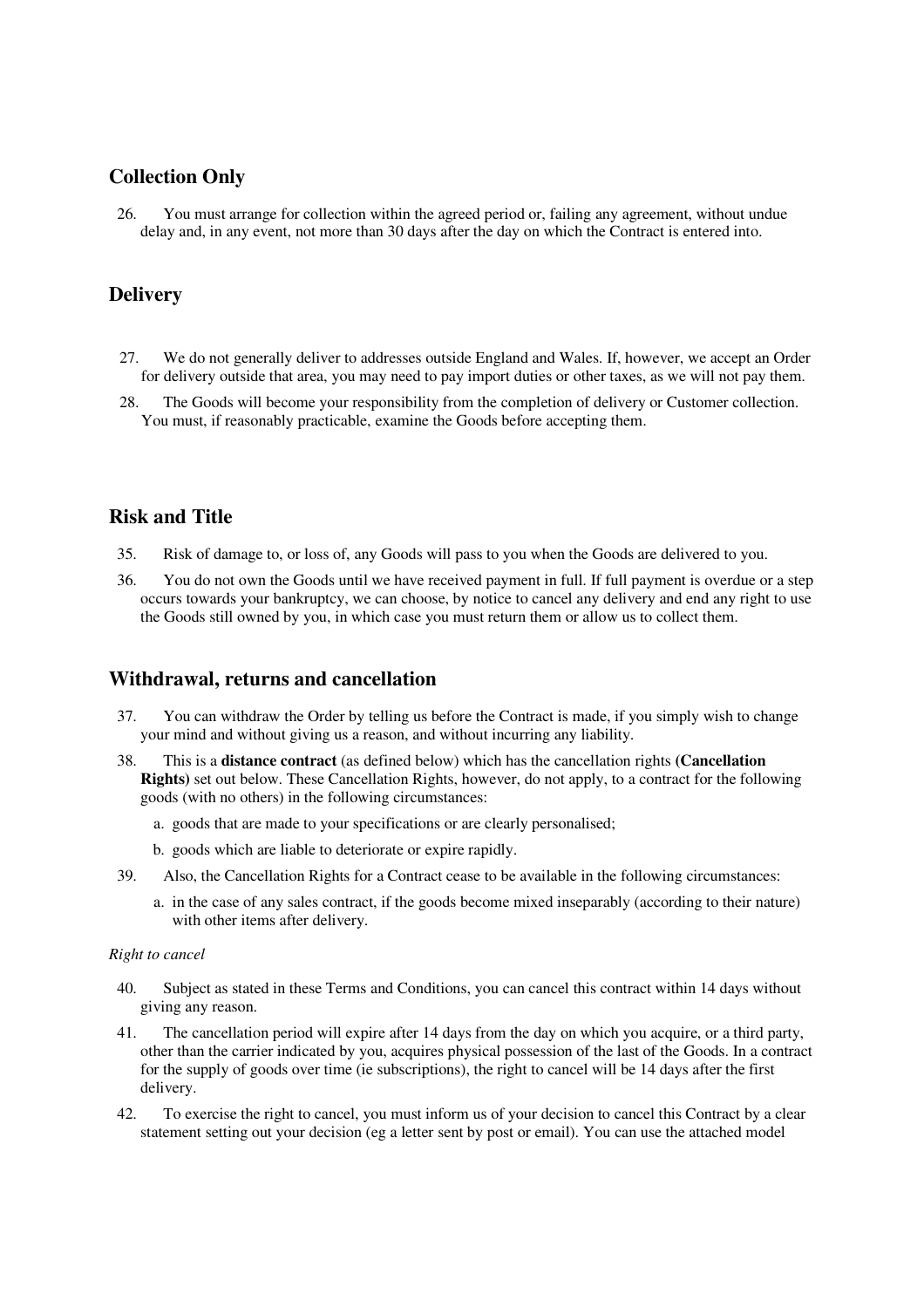cancellation form, but it is not obligatory. In any event, you must be able to show clear evidence of when the cancellation was made, so you may decide to use the model cancellation form.

- 43. You can also electronically fill in and submit the model cancellation form or any other clear statement of the Customer's decision to cancel the Contract on our website www.stfabriation.co.uk. If you use this option, we will communicate to you an acknowledgement of receipt of such a cancellation in a Durable Medium (eg by email) without delay.
- 44. To meet the cancellation deadline, it is sufficient for you to send your communication concerning your exercise of the right to cancel before the cancellation period has expired.

#### *Effects of cancellation in the cancellation period*

45. Except as set out below, if you cancel this Contract, we will reimburse to you all payments received from you, including the costs of delivery (except for the supplementary costs arising if you chose a type of delivery other than the least expensive type of standard delivery offered by us).

#### *Deduction for Goods supplied*

46. We may make a deduction from the reimbursement for loss in value of any Goods supplied, if the loss is the result of unnecessary handling by you (ie handling the Goods beyond what is necessary to establish the nature, characteristics and functioning of the Goods: eg it goes beyond the sort of handling that might be reasonably allowed in a shop). This is because you are liable for that loss and, if that deduction is not made, you must pay us the amount of that loss.

#### *Timing of reimbursement*

- 47. If we have not offered to collect the Goods, we will make the reimbursement without undue delay, and not later than:
	- a. 14 days after the day we receive back from you any Goods supplied, or
	- b. (if earlier) 14 days after the day you provide evidence that you have sent back the Goods.
- 48. If we have offered to collect the Goods or if no Goods were supplied, we will make the reimbursement without undue delay, and not later than 14 days after the day on which we are informed about your decision to cancel this Contract.
- 49. We will make the reimbursement using the same means of payment as you used for the initial transaction, unless you have expressly agreed otherwise; in any event, you will not incur any fees as a result of the reimbursement.

#### *Returning Goods*

- 50. If you have received Goods in connection with the Contract which you have cancelled, you must send back the Goods or hand them over to us at Llwyndu Farmhouse, Llanaber, Gwynedd, LL42 1RR without delay and in any event not later than 14 days from the day on which you communicate to us your cancellation of this Contract. The deadline is met if you send back the Goods before the period of 14 days has expired. You agree that you will have to bear the cost of returning the Goods.
- 51. For the purposes of these Cancellation Rights, these words have the following meanings:
	- a. **distance contract** means a contract concluded between a trader and a consumer under an organised distance sales or service-provision scheme without the simultaneous physical presence of the trader and the consumer, with the exclusive use of one or more means of distance communication up to and including the time at which the contract is concluded;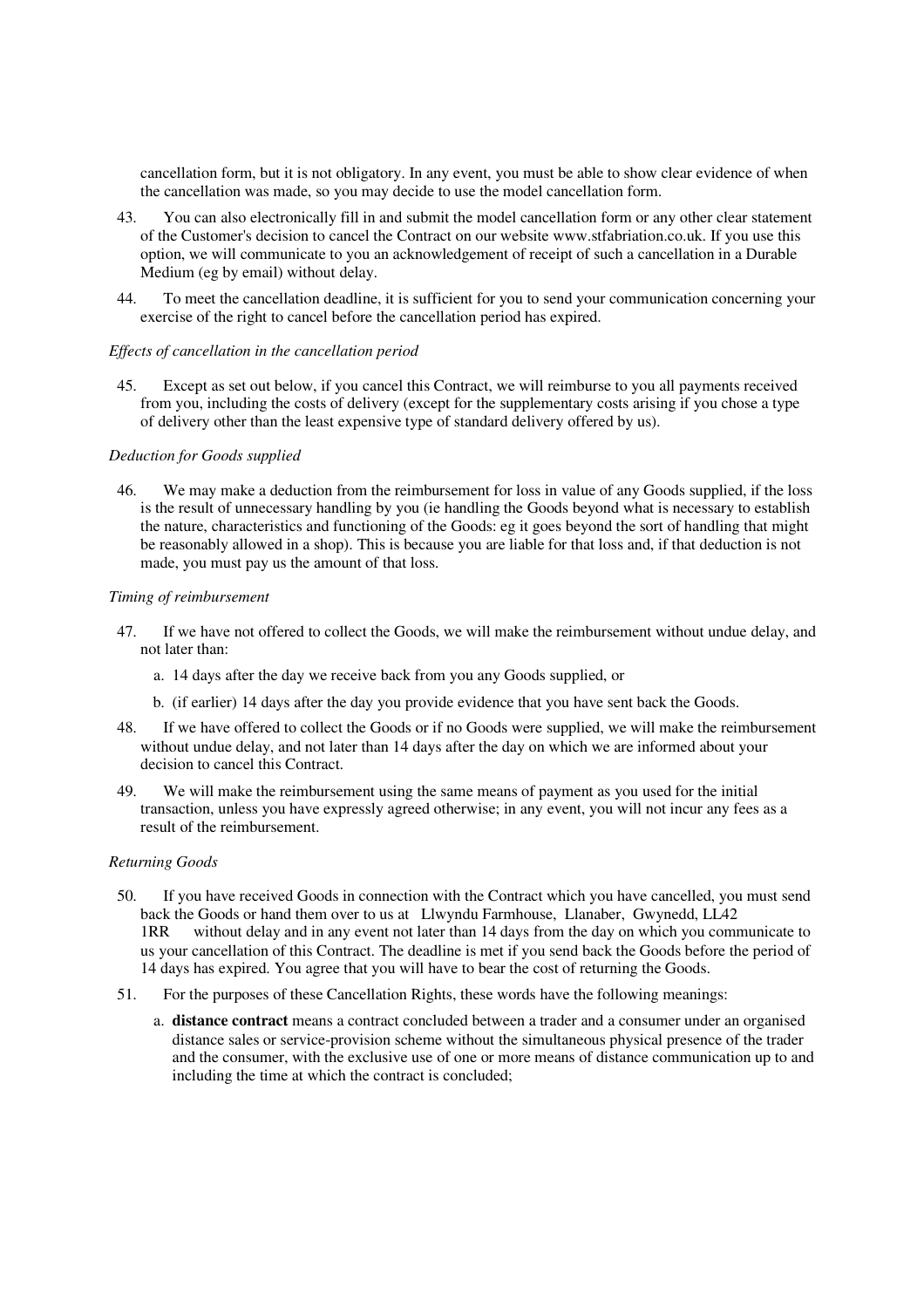b. **sales contract** means a contract under which a trader transfers or agrees to transfer the ownership of goods to a consumer and the consumer pays or agrees to pay the price, including any contract that has both goods and services as its object.

# **Conformity**

- 52. We have a legal duty to supply the Goods in conformity with the Contract, and will not have conformed if it does not meet the following obligation.
- 53. Upon delivery, the Goods will:
	- a. be of satisfactory quality;
	- b. be reasonably fit for any particular purpose for which you buy the Goods which, before the Contract is made, you made known to us (unless you do not actually rely, or it is unreasonable for you to rely, on our skill and judgment) and be fit for any purpose held out by us or set out in the Contract; and
	- c. conform to their description.
- 54. It is not a failure to conform if the failure has its origin in your materials.
- 55. We will provide the following after-sales service: The seller will support the customer loading the items on collection..

# **Successors and our sub-contractors**

56. Either party can transfer the benefit of this Contract to someone else, and will remain liable to the other for its obligations under the Contract. The Supplier will be liable for the acts of any sub-contractors who it chooses to help perform its duties.

# **Circumstances beyond the control of either party**

- 57. In the event of any failure by a party because of something beyond its reasonable control:
	- a. the party will advise the other party as soon as reasonably practicable; and
	- b. the party's obligations will be suspended so far as is reasonable, provided that that party will act reasonably, and the party will not be liable for any failure which it could not reasonably avoid, but this will not affect the Customer's above rights relating to delivery and any right to cancel, below.

# **Privacy**

- 58. Your privacy is critical to us. We respect your privacy and comply with the General Data Protection Regulation with regard to your personal information.
- 59. These Terms and Conditions should be read alongside, and are in addition to our policies, including our privacy policy and Cookies Policy (www.stfabrication.co.uk/stf-cookies-and-privacy)
- 60. For the purposes of these Terms and Conditions:
	- a. 'Data Protection Laws' means any applicable law relating to the processing of Personal Data, including, but not limited to the Directive 95/46/EC (Data Protection Directive) or the GDPR.
	- b. 'GDPR' means the General Data Protection Regulation (EU) 2016/679.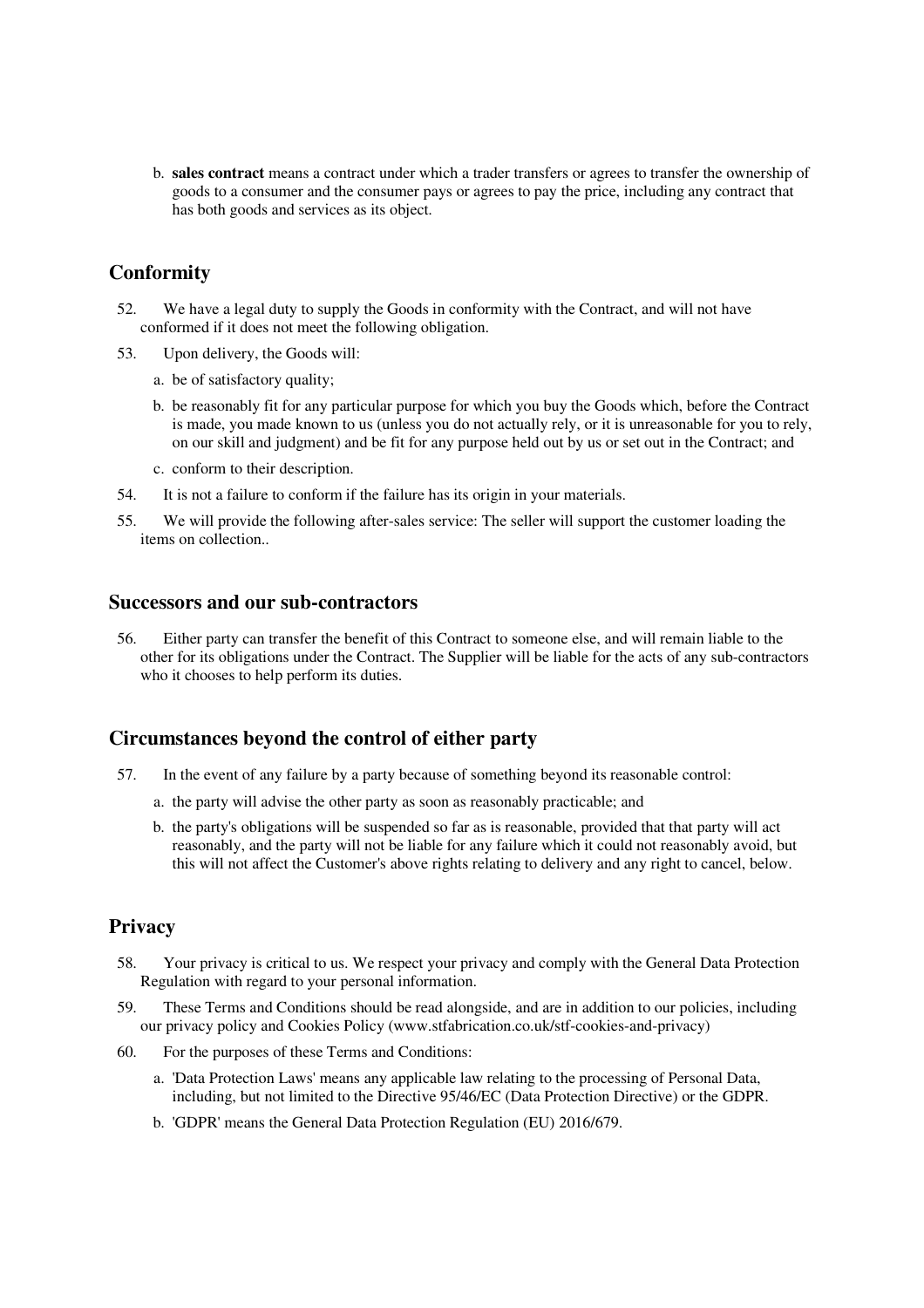- c. 'Data Controller', 'Personal Data' and 'Processing' shall have the same meaning as in the GDPR.
- 61. We are a Data Controller of the Personal Data we Process in providing Goods to you.
- 62. Where you supply Personal Data to us so we can provide Goods to you, and we Process that Personal Data in the course of providing the Goods to you, we will comply with our obligations imposed by the Data Protection Laws:
	- a. before or at the time of collecting Personal Data, we will identify the purposes for which information is being collected;
	- b. we will only Process Personal Data for the purposes identified;
	- c. we will respect your rights in relation to your Personal Data; and
	- d. we will implement technical and organisational measures to ensure your Personal Data is secure.
- 63. For any enquiries or complaints regarding data privacy, you can e-mail: steve@stfabrication.co.uk.

# **Excluding liability**

64. The Supplier does not exclude liability for: (i) any fraudulent act or omission; or (ii) for death or personal injury caused by negligence or breach of the Supplier's other legal obligations. Subject to this, the Supplier is not liable for (i) loss which was not reasonably foreseeable to both parties at the time when the Contract was made, or (ii) loss (eg loss of profit) to the Customer's business, trade, craft or profession which would not be suffered by a Consumer - because the Supplier believes the Customer is not buying the Goods wholly or mainly for its business, trade, craft or profession.

# **Governing law, jurisdiction and complaints**

- 65. The Contract (including any non-contractual matters) is governed by the law of England and Wales.
- 66. Disputes can be submitted to the jurisdiction of the courts of England and Wales or, where the Customer lives in Scotland or Northern Ireland, in the courts of respectively Scotland or Northern Ireland.
- 67. We try to avoid any dispute, so we deal with complaints in the following way: If a dispute occurs customers should contact us to find a solution. We will aim to respond with an appropriate solution within 5 days..

#### **Attribution**

68. These terms and conditions were created using a document from Rocket Lawyer (https://www.rocketlawyer.com/gb/en).

#### **Model cancellation Form**

To Stephen Thompson Llwyndu Farmhouse Llanaber Gwynedd LL42 1RR Email address: steve@stfabrication.co.uk

I/We<sup> $\ket{\ast}$ </sup> hereby give notice that I/We  $\ket{\ast}$  cancel my/our  $\ket{\ast}$  contract of sale of the following goods  $\ket{\ast}$  [for the supply of the following service [\*], Ordered on [\*]/received on [\*]\_\_\_\_\_\_\_\_\_\_\_\_\_\_\_\_\_\_\_\_\_\_(date received) Name of consumer(s): Address of consumer(s):